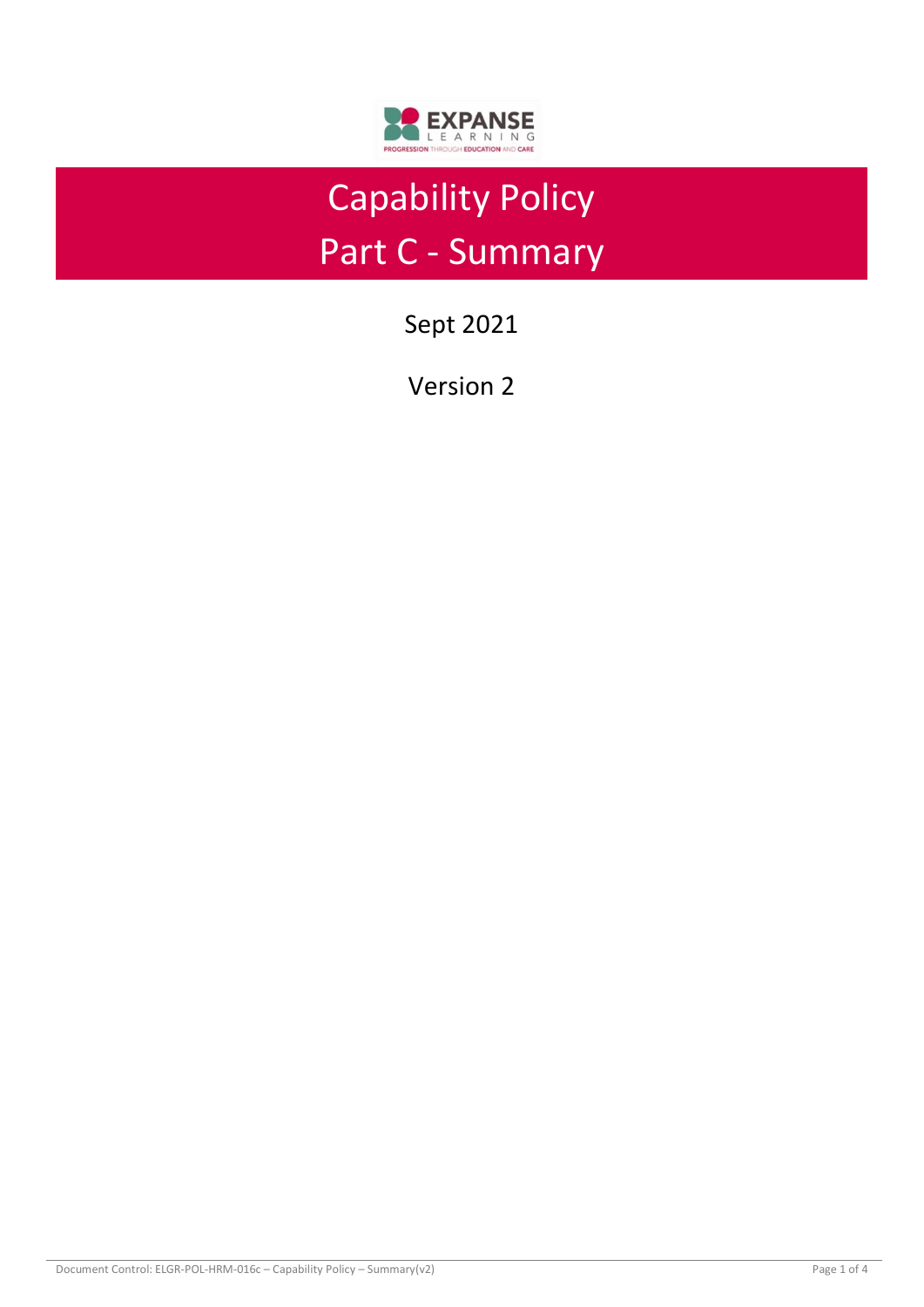## **1. Informal meeting**

- o Prepare using guidance in procedure and code of practice
- o Hold meeting to:
	- *address issues (provide evidence)*
	- *clarify standards*
	- *identify any underlying problems or factors*
	- *identify improvements required*
	- *offer reasonable training/development/support*
	- *set regular progress review meetings*
	- *set timeframe for review*
- $\circ$  Provide written notes of meeting and improvement plan
- o No formal right to representation.

#### **Formal interview (Stage 1)**

- o Seek advice from HR before initiating
- o Invite employee to meeting:
	- *5 working days' written notice*
	- *advance copies of documentation*
	- *right to call witnesses (notify in advance)*
	- *right to representation*
- o At meeting:
	- *discuss evidence of poor performance*
	- *clarify/restate standards and expectations*
	- *identify any underlying problems or factors*
	- *identify improvements required*
	- *discuss draft improvement plan*
	- *identify any further reasonable training/development/support*
	- *set regular progress review meetings*
	- *set timeframe for review*
	- *issue Formal Caution (disregarded after 12 months)*
	- *advise of right of appeal*
- o Provide written notes of meeting within two working days:
	- *confirm formal caution and right of appeal*
	- *confirm improvement plan*
	- *copies to HR and employee's representative, where appropriate*

## **2. Formal review (Stage 2)**

- o To take place at end of review period
- o Seek advice from HR before initiating
- o Invite employee to the meeting: (as above)
	- *include notes of previous meeting, improvement plan, further evidence*
- o At review meeting:
	- *review progress against improvement plan*
- o Where improvement is satisfactory:
	- *confirm improvement*
	- *encourage employee to sustain performance*
	- *confirm outcome in writing within two working days*
	- *copy to HR and representative where appropriate*
	- *continue to monitor for a while to ensure sustained improvement*
- o Where some reasonable improvement but not sufficient:
	- *inform employee*
	- *restate standards and expectations*
	- *extend review period*
	- *update improvement plan*
	- *confirm in writing within two working days*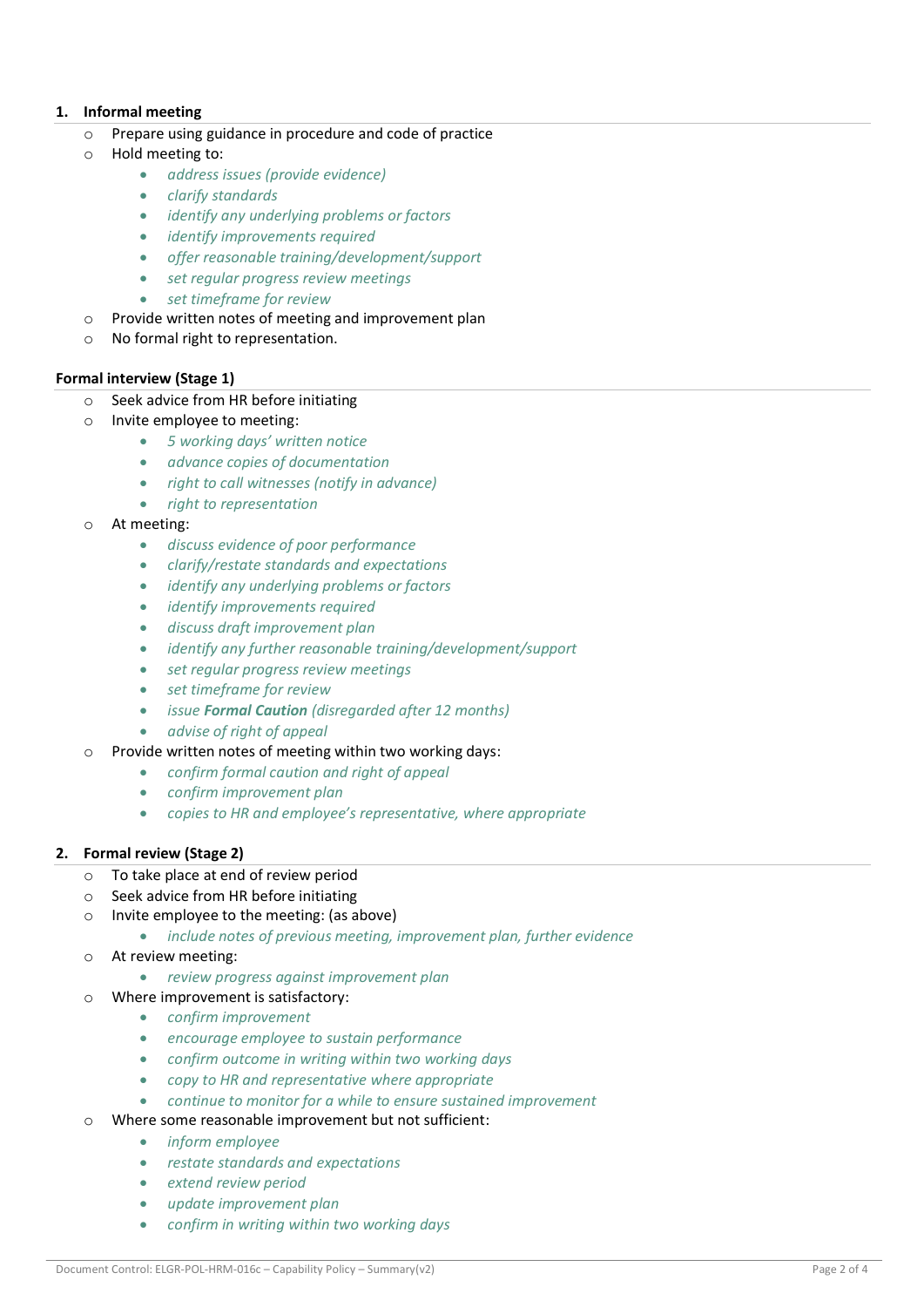- *copy to HR and representative where appropriate*
- o Where little or no improvement:
	- *discuss evidence of continued poor performance*
	- *restate standards and expectations*
	- *set further review period*
	- *update improvement plan with new target dates*
	- *continue to look at reasonable training/development/support discuss alternative options including transfer to suitable alternative employment or downgrading role*
	- *issue Final Caution (disregarded after 12 months)*
	- *inform employee that failure to improve could result in dismissal*
	- *advise of right of appeal*
	- *provide written notes of meeting within two working days*
	- *confirm final caution and right of appeal*
	- *confirm improvement plan*
	- *copies to HR and employee's representative, where appropriate*

#### **3. Final review (Stage 3)**

- o To take place at end of review period.
- o HR to be consulted in advance and must be present at meeting
- o To be arranged with more senior manager than previous meetings (must also have authority to dismiss)
- o Invite employee to the meeting (as above)
	- *include notes of previous meeting, improvement plan, further evidence*
- o Where improvement is satisfactory
	- *confirm improvement*
	- *encourage employee to sustain performance*
	- *confirm outcome in writing within two working days*
	- *copy to HR and representative where appropriate*
	- *continue to monitor for a while to ensure sustained improvement*
- o Where significant improvement but further limited support necessary to secure permanent satisfactory improvement:
	- *inform employee*
	- *restate standards and expectations*
	- *give examples of underperformance*
	- *extend review period*
	- *update improvement plan*
	- *confirm in writing within two working days*
	- *copy to HR and representative where appropriate*
- Where insufficient or unsustained improvement within agreed timescales
	- *discuss evidence of continued poor performance*
	- *inform employee of failure to improve*
	- *advise employee of possible dismissal*
	- *seek views from employee and their agreement/recognition of what's happened*
	- *advise employee of options under consideration including:* 
		- *withholding increment or automatic progression* 
			- *extension to review period*
			- *transfer to suitable alternative employment*
		- *review of job description and possible downgrade dismissal*
	- *advise employee of suitable available vacancies where appropriate*
	- *Adjourn meeting to consider all facts.*
- o In reaching decision, ensure satisfied that:
	- *expectations and standards were reasonable*
		- *line manager has acted fairly*
		- *reasonable practical assistance has been given*
	- *suitable alternative employment been fully explored*
- o Reconvene meeting to inform employee of decision
- o Where opportunity to downgrade position or transfer to lower grade